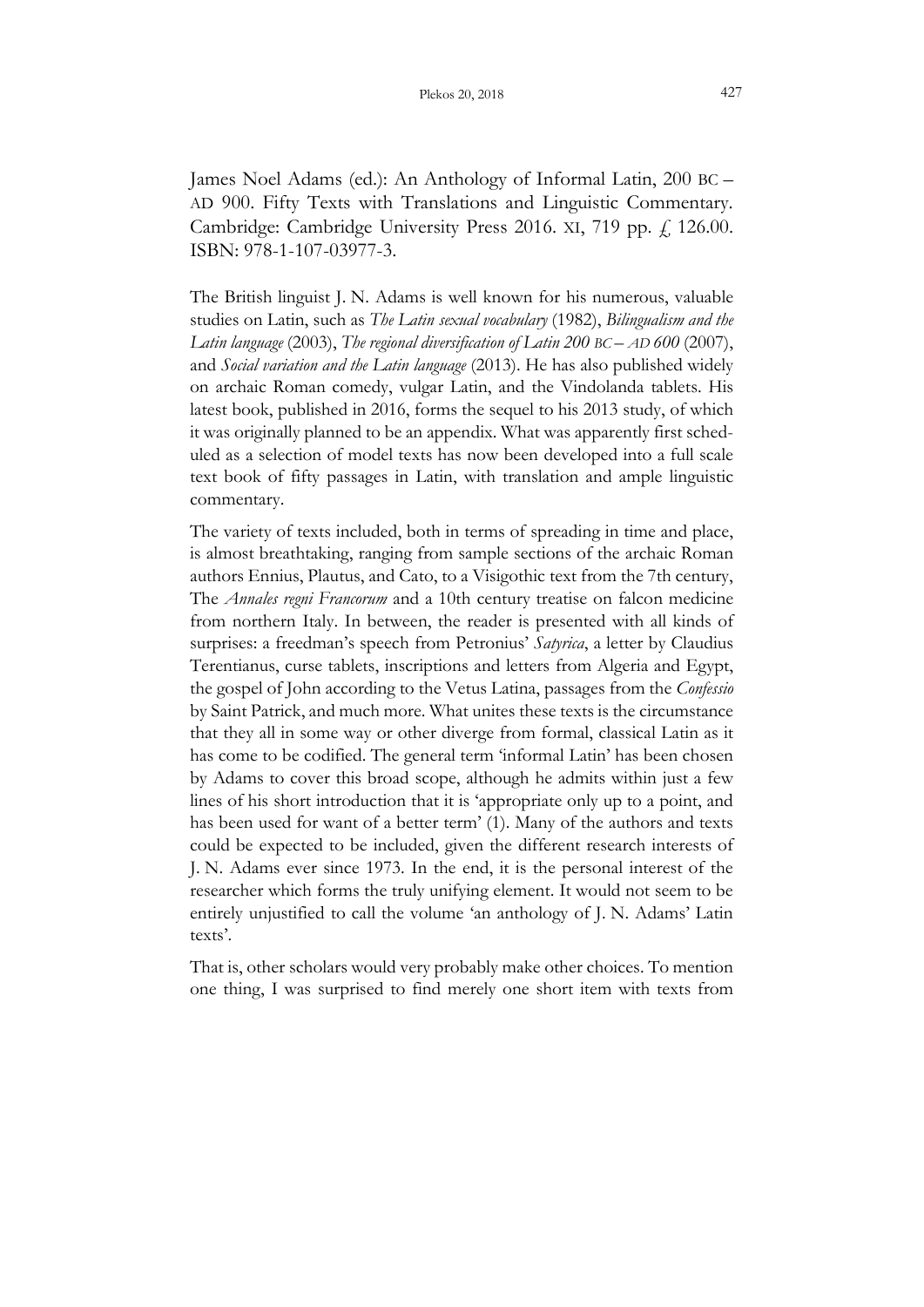Pompeii, poetry at that. Text 16 gives three sexual iambic lines (amat qui scribet, pedicatur qui leget, | qui opscultat prurit, paticus est qui praeterit. | 'ursi me comedant, et ego uerpa qui lego.' CIL IV, 2360 a.o.) with detailed and useful commentary notes on scribet, leget, opscultat, paticus and uerpa, as well as some general remarks on the graffiti. That is very good, but one wonders why not more (prose) material from Pompeii has been included, since the many thousands of published graffiti from Pompeii and Herculaneum would seem to represent 'informal Latin' par excellence. As to another obvious lacuna, one can understand Adams' decision to leave out Cicero altogether, but parts of his correspondence would in fact have been a useful or even indispensable source for colloquial language, as would have been the interesting and often neglected correspondence of Fronto and the young Marcus Aurelius. Their letters, particularly the shorter ones, present much formal language, but also contain many phrases of daily and personal language as used between close friends. Finally, I dearly miss any mention of Apuleius, in whose artificial and highly stylised Latin many colloquial elements may be detected as an integral part of his fine artistry.

Many more critical remarks about the selection of texts in this volume would of course be easy to add: indeed, any choice of just fifty passages from the entire corpus of Latin comprising as much as 1000 years and the whole of Europe is bound to be subjective and open to discussion and disagreement. However, it is perhaps best and fairest to accept J. N. Adams' choice simply as it is, and to regard the book as a treasury of all kinds of known and unknown Latin jewels.

But for whom has the book been composed and published? To quote from Adams' introduction again: 'The book might be used by students, but is not intended as an elementary reader' (4). Indeed, the book cannot easily serve as a text book in university for students of classics, if only because of the provided translations of all included passages. One might envisage its use in courses of Latin linguistics, but a volume of more than  $f<sub>i</sub>$  100,- is due to remain well beyond the financial range of the average student. The volume seems to be affordable only for university libraries and professional linguists. The lack of clarity about the targeted readership is, in my view, somewhat unsatisfactory. It would seem that the book has been published as a tribute to the scholar, rather than to serve the needs of any particular audience.

Having said this, there is much of interest to be found for anyone willing to look beyond the borders of classical Latin as it is usually taught and learned.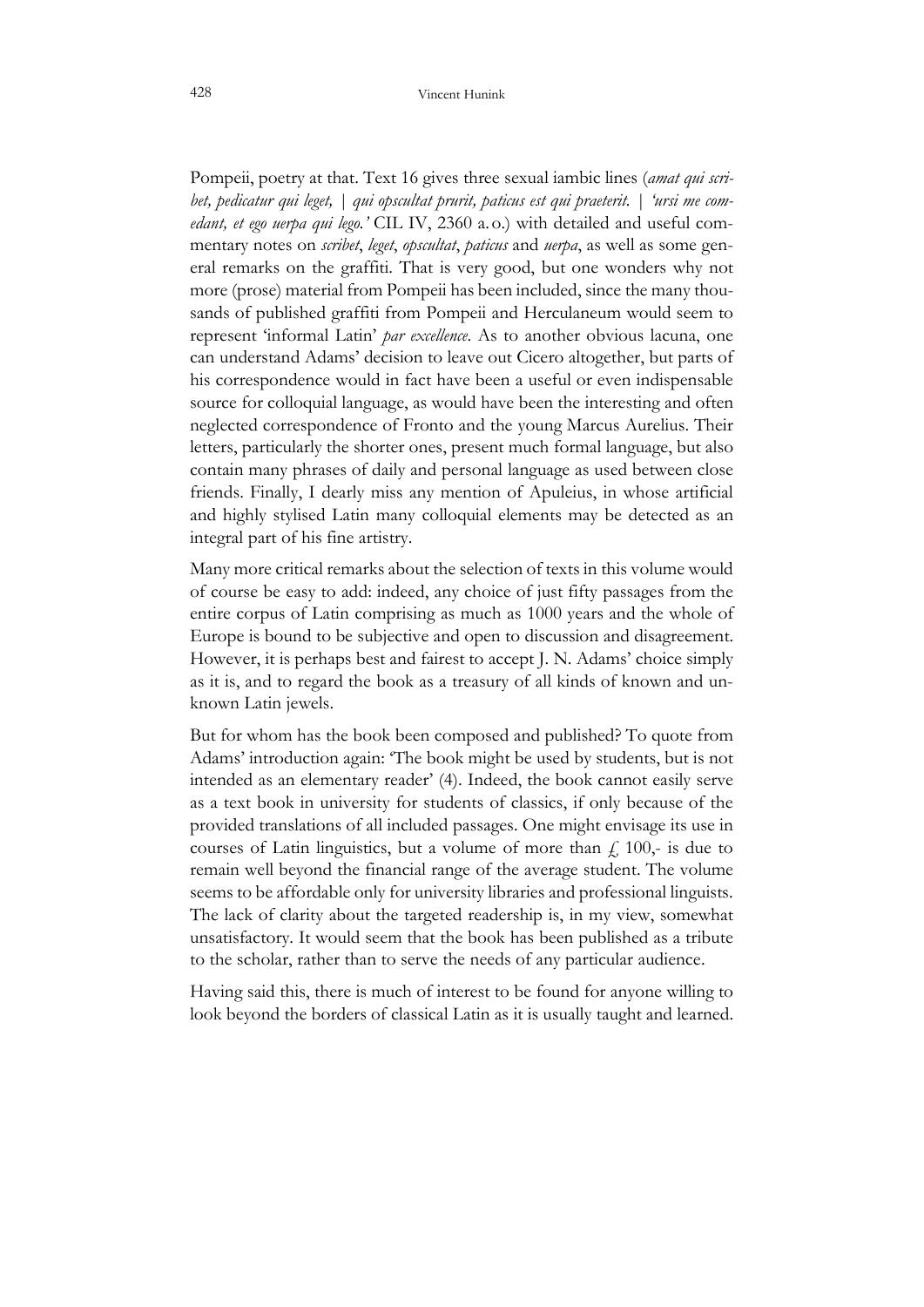There are even some sample texts from the period commonly associated with classical Latin, the first centuries BC and AD. For instance, there are two brief sections from the Rhetorica ad Herennium on the 'simple style', a letter of Marcus Caelius Rufus to Cicero, some jokes from the republican period, and passages from letters of Augustus and Seneca.

Given my own research interests I was much interested in Adams' notes on chapter 10 of the Passio Perpetuae et Felicitatis, which describes the famous vision of Perpetua about her upcoming fight in the arena. In line with his general approach, Adams zooms in on such issues as word order (e. g. object placement), anaphoric structure, parataxis, Greek words such as horoma, constructions of verbs with prepositions, accusative with infinitive constructions as against *quod*-clauses, the future participle, *coepi* with infinitive, and many more linguistic details. By contrast, even the most debatable and hotly debated general phrases in Perpetua's account, such as her truly fascinating words et expoliata sum et facta sum masculus ('and I was stripped and became male', 10.7) do not receive a single word of comment. In a fairly long appendix on chapters 3–13 (341–353, which seems the equivalent of a separate paper), Adams discusses the authorship of three allegedly different narratives (by the compiler, Perpetua, and Saturus) on the basis of the linguistic phenomena mentioned above. Interestingly, he observes that the Perpetua account is somewhat different in style, but cautiously suggests that this might very well be the result of conscious choices by 'a single author of the whole text' (351), much as Petronius adopts different styles in his Cena Trimalchionis. A concluding, one page analysis of Perpetua's Latin ('informal but correct', 352) rounds off the chapter.

It is difficult to judge the general value of this book as a whole. There is little doubt that J. N. Adams is a very great linguist, whose authority is unchallenged and whose word may therefore be said to count. But as the book is in some ways rather idiosyncratic, its potential use to individual readers or groups of readers rather much depends on any shared interests they may have with J. N. Adams. While the included sections from archaic and classical literature from Rome may still be called fairly representative of their periods, this effect diminishes as the book progresses to later ages and other lands, from which many more texts have been transmitted. The final text on 'falcon medicine' may illustrate this point: it is a quite unknown technical text, from which Adams prints almost two full pages of Latin (one of the